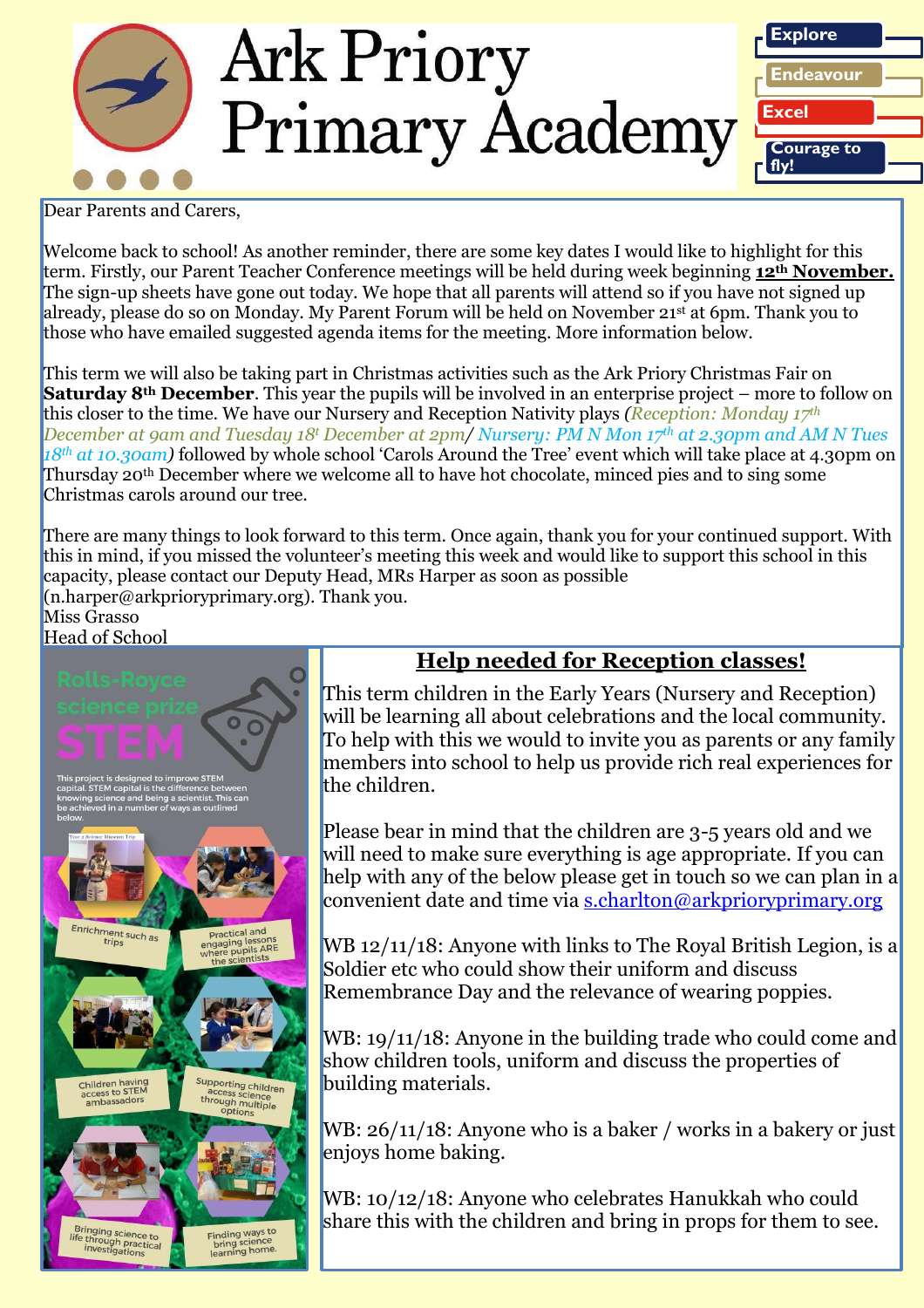## **Attendance**

Our whole school attendance for the week is:

Class Attendance:

- 1. Fleming 99.67%
- 2. Columbus 98.94%
- 3. Sharman 98.79%

Well done to Fleming class again! Really on a roll this autumn term!



# **Maths and our Ark Priory Curriculum Workshop**

A parent/carer workshop will be held with Miss Broodie **on Monday 5th November at 8.40am** in the school hall.

This workshop will explain how we teach Maths at our school and how you can support your child at home.

This is for all parents and carers who wish to understand more about this topic. We look forward to welcoming you!

### **Home School Prep**

We are starting this term with our Home School Prep for all children from Year 1 to Year 5. Children, alongside spellings, daily reading and Mathletics will be asked to complete a minimum of 3 pieces of their Home School Prep over the coming weeks. The hand in date for this work is *Wednesday 12th December* for all classes. That morning all children will have the opportunity to present their work to their class and teachers will choose the best 3 pieces of work to be part of the **'Primary Showcase'** which will be in the school hall on *Monday 17th December* where we will invite all parents to come and look at the amazing work completed by our pupils.

As children have a number of weeks to complete their projects at home, we expect good quality pieces of work and for them to be as creative as they can be. Your class teacher will be sending a 'Home School Prep map' to give ideas about what can be done but you could also support your child to think outside the box and produce something not listed as long as it related to the theme. The philosophy of the Home School Prep is to allow children to explore their own creativity and learn independently which is a skill they will need in Secondary. It is also to instil a love of lifelong learning by exploring a particular interest within a topic and practice their presentation skills to their peers whilst guided by the teachers. We encourage the children to be as creative as possible so they can enjoy learning at home as well as school. All the Home School Prep work will be based on the topic they are covering in class so this will also support their work in school. I have included some examples of children's work from other schools (see below) so you can see the expectation of the Home School Prep work.

We want all our students to have the *'courage to fly'* and to **explore, endeavour and excel**. Please support your child at home with our Home School Prep work. Please ask your class teacher if you have any questions with regards to this or would like some advice about how to support your child.

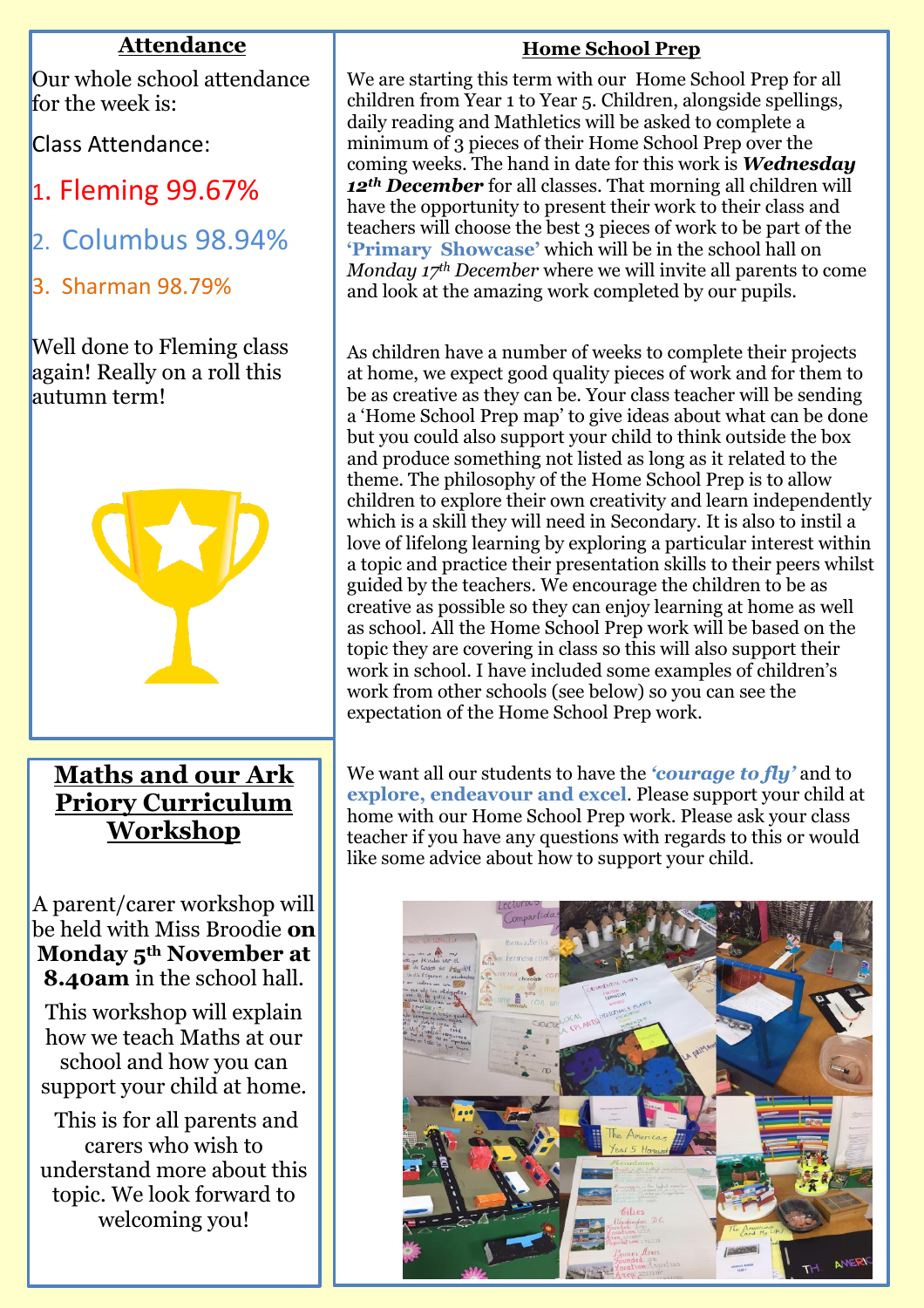# **Parent's Corner**

We will not continue with this section of the newsletter from next week unless the school community emails me items to showcase. The email address to send your Parent's Corner news to is [d.grasso@arkprioryprimary.org](mailto:d.grasso@arkprioryprimary.org) and by Thursday morning for that Friday's newsletter. Thank you

If you are doing something amazing for charity, take your child to a fantastic dance class or go to a great Baby group that you think others may enjoy for example, please send me the information at d.grasso@arkprioryprimary.org so it can be included in our newsletter. Thank you.

Let's see how as a community we have the '**courage to fly'**, and explore, **endeavour and excel!**

**Please keep sending your suggestions for this section of the newsletter! Thank you!**

### **APPAA NEWS**

#### **Wishing Tree**

The Wishing Tree was set up for members of our school community to donate additional funds to fulfill wish lists, made by teachers, to enrich the day-to-day provisions in each classroom.

At the start of the school year every teacher and department provided APPAA with a list of extra items, which they would love to acquire for their pupils. With your help, we can fill our classrooms with exciting extras to inspire our children as they grow.

Thanks for all the donations so far; we have currently raised £966 from 12 donors. If you would like to donate towards a specific item/Year Group or donate in general, we would love to hear from you. To date there have not been any specific donations for year 4, 2 or SEN equipment, we would love to see these boosted.

If you wish to donate to this years' Wishing Tree please see the updated list below. You can pay APPAA with Reference 'Wishing Tree' to account 13386072 and sort code 230580. Contact Charlotte Newlands via [appaacommittee@gmail.com](mailto:appaacommittee@gmail.com)

**Parent Social -** We are looking for volunteers who can help plan, organise, and support our traditional Parent Social Evening which fundraises for the Wishing Tree. In past years this would have taken place in the Autumn Term, but we have not had the resource to organise it this year. If you would like to see this happen, are able to help in any capacity, we would love to hear from you via [appaacommittee@gmail.com](mailto:appaacommittee@gmail.com)

#### **Ark Priory Christmas Fair - Sat 8 Dec 2018 - SAVE THE DATE!**

Funding 'The Happiness Project', this year's fundraising push is to make school life happier, healthier and more fun!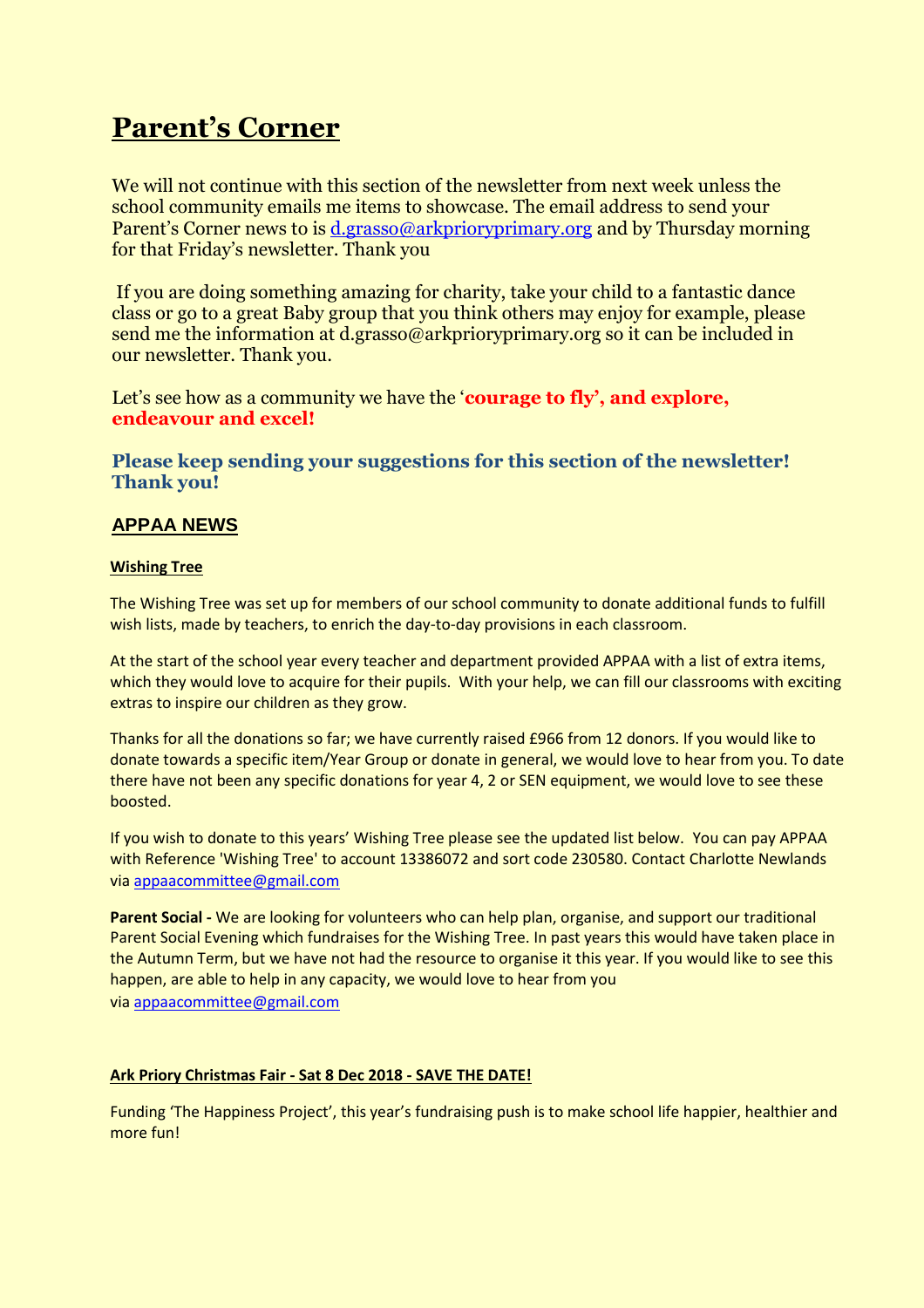There was a **Christmas Fair meeting** yesterday **Thursday 1 November at 1.30 pm.** Thanks to those who attended or sent updates. Minutes to follow.

To encourage more involvement from the wider community this year, we have allocated areas to each year group to look after.

- *Year 4 and 5 – Food and drink.*
- *Year 3 and Reception – Santa's Grotto.*
- *Year 2 – Kids games and entertainment.*
- *Year 1 – Tombola.*
- *Nursery (AM and PM) – Tea/coffee and cakes.*

There will also be a school wide 'student enterprise' initiative whereby the children will create and make goods to sell at the fair - you may have started to hear about this from the children themselves – we will be calling out for parent helpers for this in advance and at the fair itself.

Look out for call outs nearer the time for donations of gift items for the Tombola, also requests to make and bake.

Please respond to your year reps as to how you can get involved!

**Christmas Fair Raffle** - if you are able to source or donate a raffle prize we would love to hear from you [appaacommittee@gmail.com](mailto:appaacommittee@gmail.com)

**Christmas Fair Brochure** – We will be producing a brochure for the Christmas Fair. It will be A5 colour, professionally printed and handed out to everyone who attends the fair, approx. 450-500 people. We are selling brochure ad spaces: 1/4 page £25, 1/2 page £35, Full page £75, If you are interested to take an ad please contact Laura Wilkin via [appaacommittee@gmail.com](mailto:appaacommittee@gmail.com)

**Christmas/ Greeting Cards Project**- Thanks to those who submitted their artwork for the Christmas / Greeting Card Project. Scanned artwork will be returned to your child by approx 6 November. Then you can order online: by using the 'unique order code' to see the picture scanned. Order deadline 15 November.

#### **Next APPAA Events**

**Year 3 Bake Sale** - we are looking forward to the next bake sale next Friday 9 November 2018, where it will be the turn of Year 3 parents and carers to wow us with their (nut free) cakes and bakes.